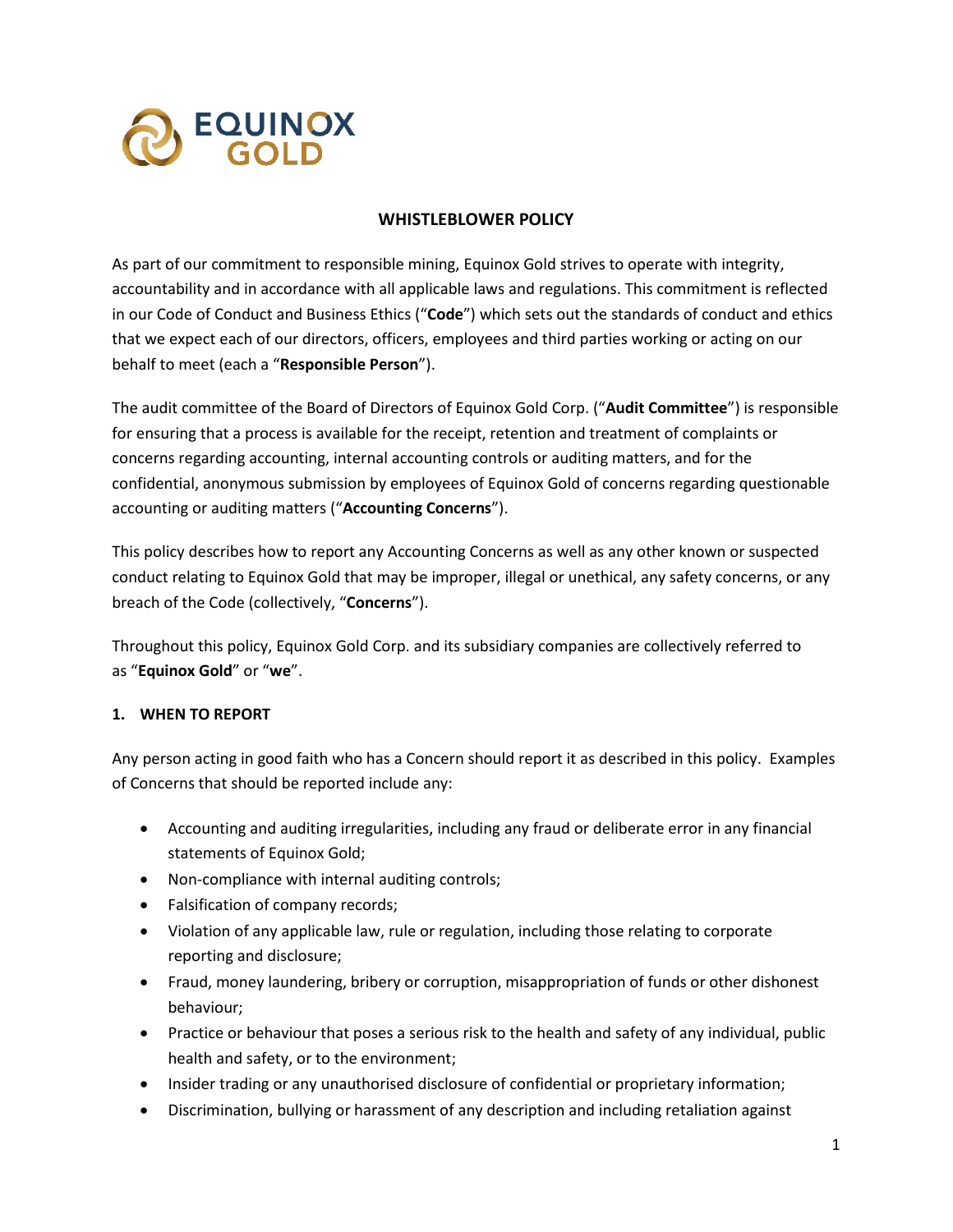whistleblowers;

- Violation of the Code or other policy of Equinox Gold, including our Anti-Bribery and Anti-Corruption Policy;
- Conflict of interest; and
- Illegal conduct, including theft, dealing in or using illicit drugs, violence or threatened violence and criminal damage against property.

## **2. HOW TO REPORT A CONCERN**

Concerns can be reported using one of the following methods. You may choose to provide your name and contact details with your report, or you can report anonymously.

#### **IntegrityCounts – anonymous reporting service**

You can report a Concern at any time, either online, by phone or by email, using our anonymous reporting service hosted by IntegrityCounts.

## A. Online:<https://www.integritycounts.ca/org/equinoxgold>

Please type in 'Equinox Gold' as the company name, write your report and categorise the Concern.

B. By phone:

Please call one of the following numbers. You can talk to an operator or choose to leave a

voicemail if you prefer not to speak to an operator:

Canada & U.S.: 1-866-921-6714

Mexico: 800-099-0642

Brazil: 0-800-724-8530

C. By email:

Please write to: [equinoxgold@integritycounts.ca](mailto:equinoxgold@integritycounts.ca)

If you wish to discuss any Accounting Concerns with the Chair of the Audit Committee, or any other Concerns with the General Counsel, please indicate this in your report.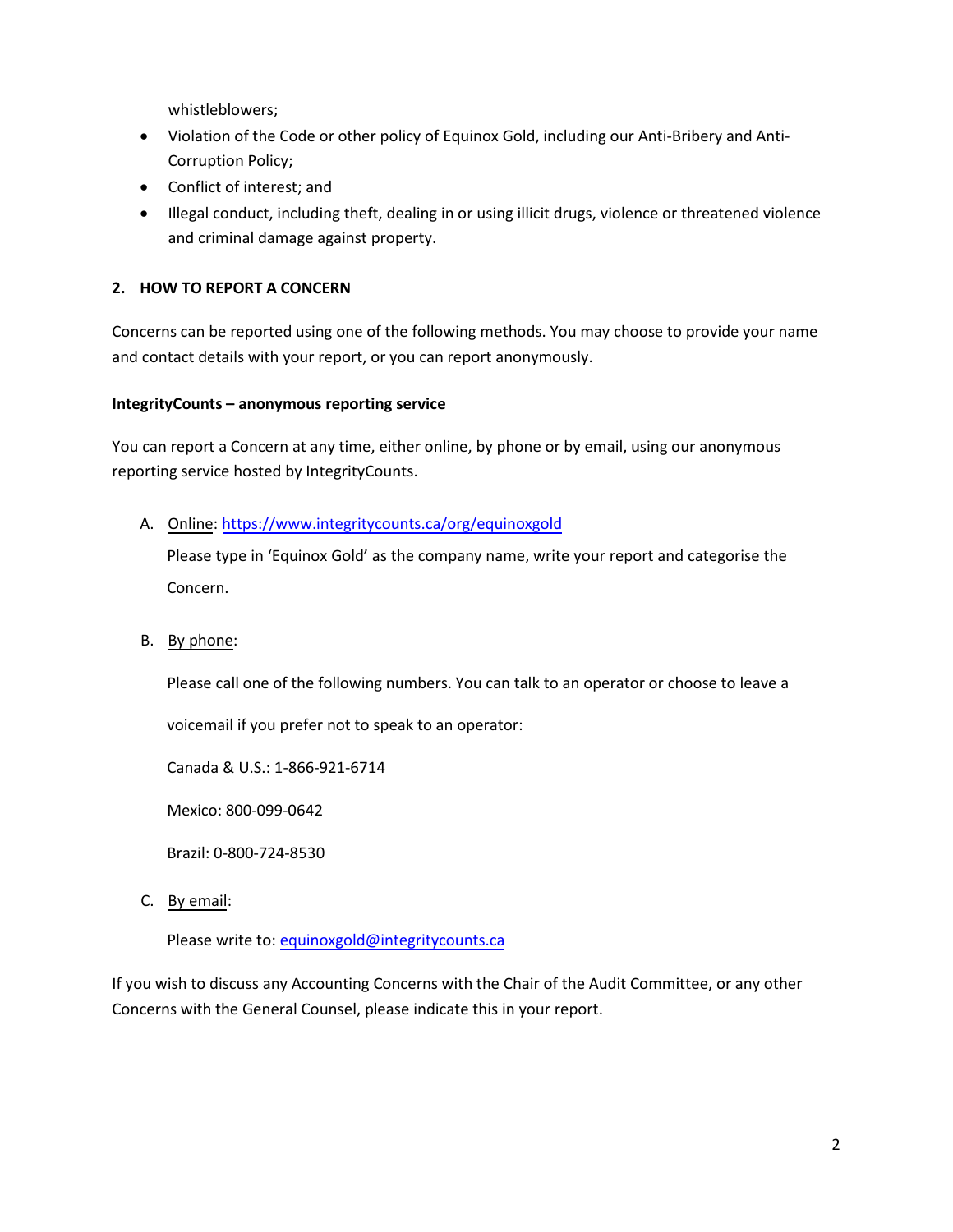When you file a report, IntegrityCounts will provide you with a reference number and password to facilitate confidential follow up on your report. If more information is required regarding your report, Equinox Gold may contact you through the IntegrityCounts system. The system allows for anonymous dialogue between you and Equinox Gold. If you have provided your name and contact details with your report, you may be contacted directly for further assistance.

# **Accounting Concerns**

You can report an Accounting Concern directly to the Chair of the Audit Committee, Lenard F. Boggio:

Email: [len.boggio@equinoxgold.com](mailto:len.boggio@equinoxgold.com) 

Phone: +1 (604) 558-0560 ext. 137

#### **Internal Reporting**

Employees of Equinox Gold can report a Concern directly to any of the following people:

- Your manager or supervisor
- your Human Resources department
- Any member of the Equinox Gold Executive Team

#### **3. HOW WE PROTECT WHISTLEBLOWERS**

Provided you are acting in good faith, we will protect you in the following ways when you report a Concern:

#### **Confidentiality and anonymity**

We will not identify you without your consent, or unless such disclosure is required or permitted by law. All files relating to your report will be kept secure and the information that you provide will be held in confidence. The persons who may be advised of a Concern and/or receive a report on the findings of an investigation are described below. We will only disclose information to persons not connected to the investigation if you have provided your consent, or if the disclosure is required or permitted by law.

You can submit your report anonymously. If you report anonymously, please ensure that your report contains enough information so that, if necessary, we can conduct a meaningful investigation.

#### **No retaliation**

Equinox Gold will not tolerate any retaliation, or threat of retaliation, against you for reporting a Concern under this policy. Retaliation includes discrimination, intimidation, harassment and reprisals. Retaliation against anyone who, in good faith, has reported a Concern is a serious disciplinary offence and should be reported in accordance with this policy.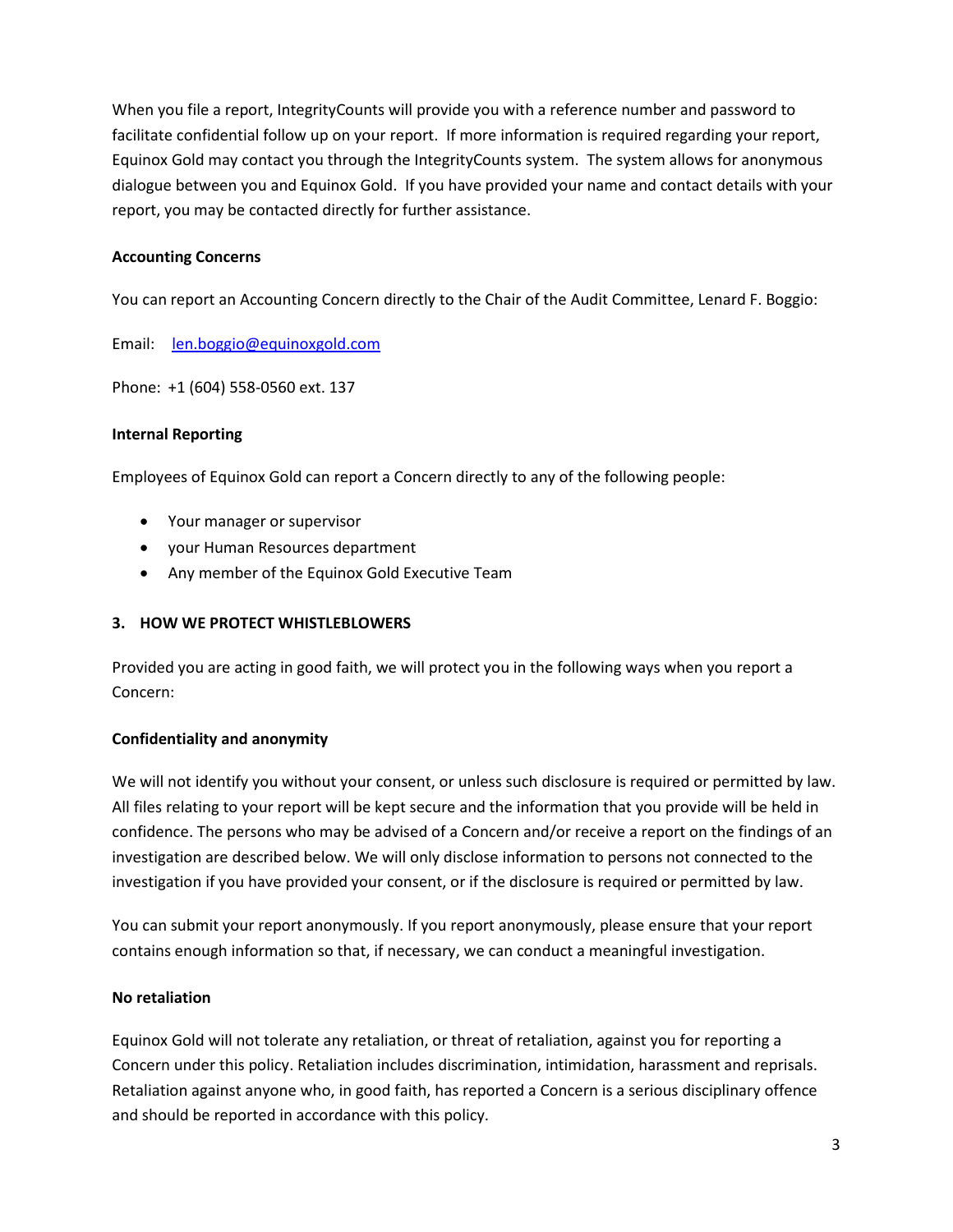#### **Retention of reports**

All reports submitted under this policy, along with documents evidencing any subsequent investigation and resolution, will be retained in compliance with applicable law.

## **4. INVESTIGATION PROCESS**

### **Review and investigation of reports**

All Concerns reported under this policy will be initially considered by the General Counsel, who will promptly notify the Chair of the Audit Committee of any Accounting Concerns reported. In addition, appropriate Equinox Gold representatives may also be notified of a Concern and a decision will then be made on whether to proceed with further investigation.

Members of the Audit Committee or Equinox Gold's Board of Directors may also be advised of a Concern and/or receive a report on the findings of an investigation.

In addition, Equinox Gold or the Chair of the Audit Committee may engage external legal counsel and/or financial or other professional advisors to assist with the conduct of an investigation. Any external advisors will be subject to confidentiality obligations.

Each calendar quarter, Equinox Gold's General Counsel provides a report to the Audit Committee that summarises Concerns raised during the preceding period. The summary may also be provided to Equinox Gold's external auditors but is prepared on an anonymous basis and does not name any individuals.

# **Fair treatment**

Equinox Gold is committed to treating everyone involved in a Concern fairly. All Concerns referred to an investigation, will be investigated thoroughly and will be conducted on a timely and impartial basis.

# **False reporting**

Provided you are acting in good faith, you will be protected as described in this policy when you report a Concern. It is a serious disciplinary offence for any employee of Equinox Gold to submit a false report and appropriate disciplinary action may be taken if an investigation reveals that a report was made for improper motives or in bad faith.